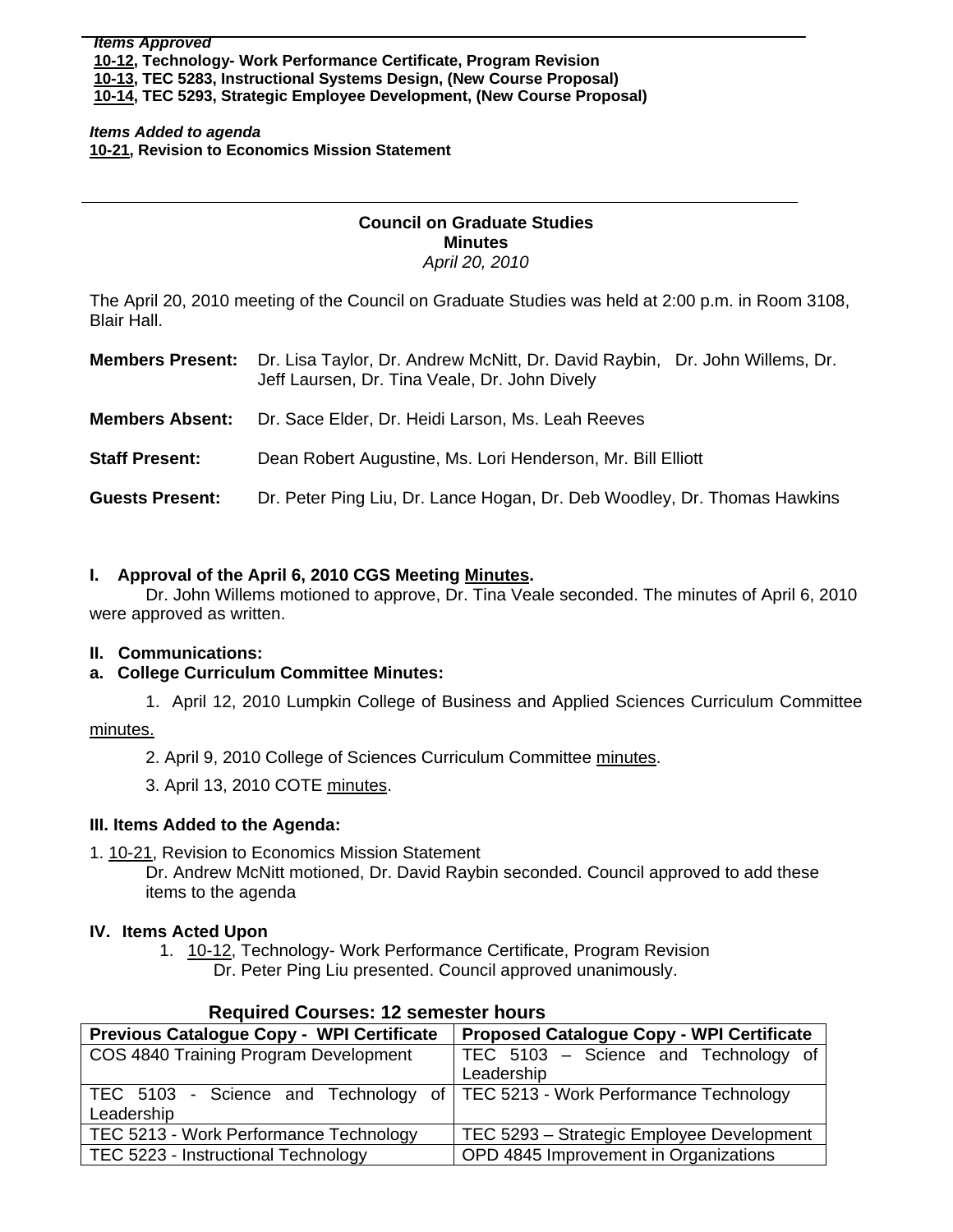| Elective Courses – 6 semester hours from the following list:                                                  |                                                                                                          |  |  |
|---------------------------------------------------------------------------------------------------------------|----------------------------------------------------------------------------------------------------------|--|--|
| INT 4970 - Special Topics in Technology                                                                       | OPD 4815 Conflict in Organizations                                                                       |  |  |
| <b>COS</b><br>4820<br>Change<br><b>Strategies</b><br>$\overline{m}$<br>$\blacksquare$<br><b>Organizations</b> | OPD 4820 Change Strategies in Organizations                                                              |  |  |
| COS 4850 - Special Topics in Career and<br><b>Organizational Studies</b>                                      | OPD 4825 Ethical Decision Making                                                                         |  |  |
| - Seminar<br>TEC 5090<br>Occupational<br>in<br>Education                                                      | OPD 4860 Facilitating Learning and Project<br>Groups                                                     |  |  |
| TEC 5203 - Trends and Issues in Training and<br>Development                                                   | OPD 4870 Coaching and Mentoring for Critical<br>Thinking in the Workplace                                |  |  |
| TEC 5233 - Training Systems Management                                                                        | OPD 4880 Productive Work Teams                                                                           |  |  |
| TEC 5443 - Assessment and Evaluation in<br><b>Workforce Preparation</b>                                       | Other special topics OPD 4850, INT 4970, and<br>TEC 5970 courses as approved by the<br>academic advisor. |  |  |
| Other special topics COS 4850, INT 4970, and<br>TEC 5970 courses as approved by the<br>academic advisor.      |                                                                                                          |  |  |

2. [10-13,](http://www.eiu.edu/~eiucgs/currentagendaitems/agenda10-13.pdf) TEC 5283, Instructional Systems Design, (New Course Proposal) Dr. Thomas Hawkins presented. Council approved unanimously.

**TEC 5283. Instructional Systems Design. (3-0-3)** Examination of the systems approach to instructional design in training. Participants will analyze and apply the major components of instructional systems design, including deeds analysis, design, development, implementation, and evaluation of training instruction.

 3. [10-14, T](http://www.eiu.edu/~eiucgs/currentagendaitems/agenda10-14.pdf)EC 5293, Strategic Employee Development, (New Course Proposal). Dr. Lance Hogan presented. Council approved unanimously.

**TEC 5293. Strategic Employee Development. (3-0-3)** This course focuses on the development and implementation of employee development strategy in today`s organizations. The course reflects both a growing awareness of the strategic implications of employee development and linkages to broader strategic decisions.

## **b. Approved Executive Actions**

#### **V. Committee Reports:**

No committee reports

**Elections:** Dr. Dively motioned to name Dr. Jeff Laursen to the position of chair and Dr. Heidi Larson as vice chair for the next academic year, Dr. Veale seconded. Dr. Laursen accepted (Dr. Larson absent) and the council approved unanimously.